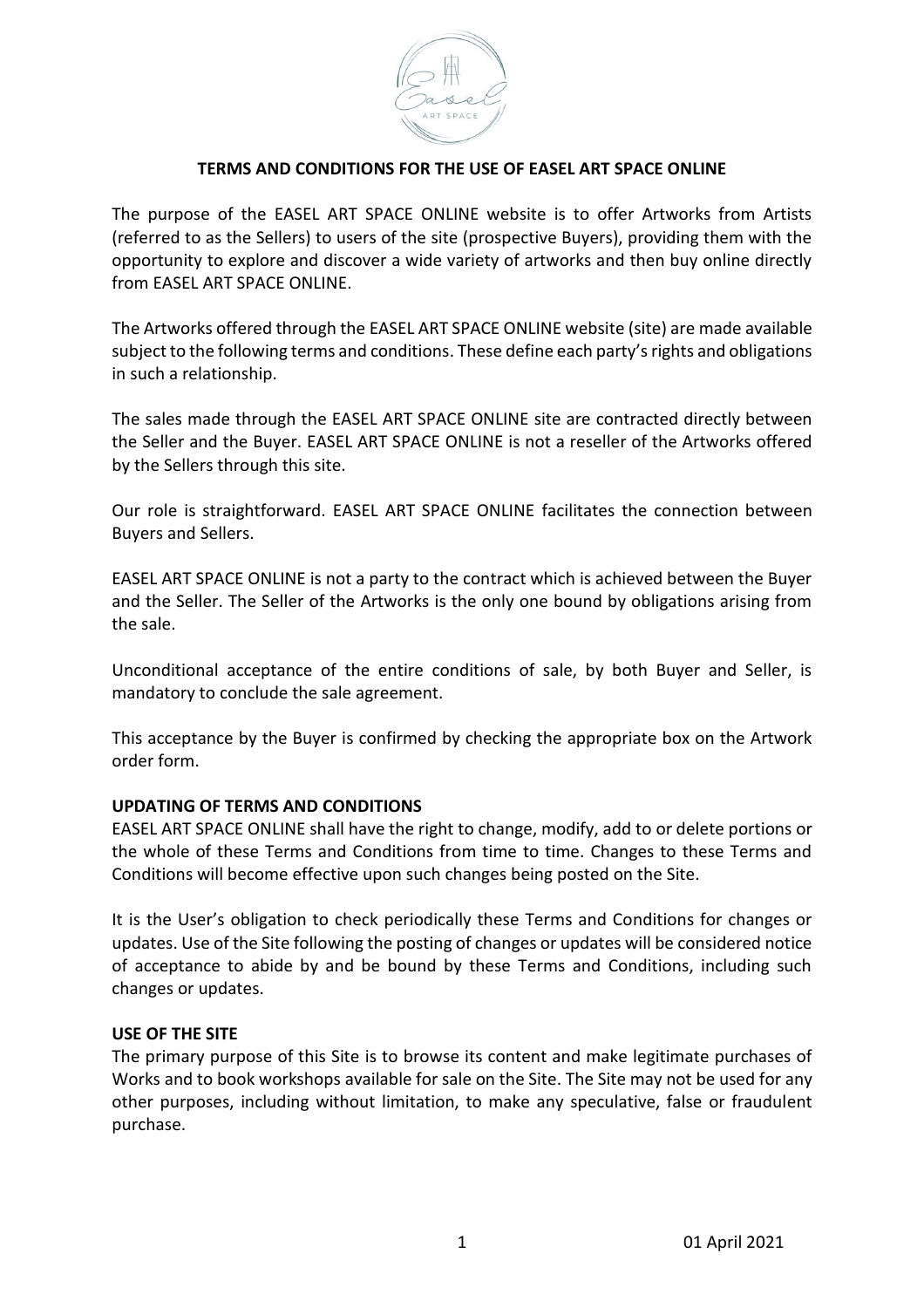Use of any information or material in any manner that infringes any copyright, trademark patent or other proprietary right of any party is not acceptable;

The Site may not be used in any manner that could damage, disable, overburden or impair the Website or interfere with any other party's use and enjoyment of the Site;

No attempt to gain unauthorized access to any of the services, other accounts, computer systems or networks connected to the Site through hacking, password mining or any means.

## **ARTWORKS DISPLAYED ON THE SITE**

Images of the Works displayed on the Site are guidelines only.

EASEL ART SPACE ONLINE has taken reasonable care to ensure that the Works are presented as accurately as possible and will accept no responsibility for differences between the Site Images and the actual Works.

The Site and its content, including but not limited to the Site Images, may not be copied, modified, reproduced, republished, posted, transmitted, transferred or sold, displayed, or in any way exploited, in whole or in part, except as is expressly permitted by EASEL ART SPACE ONLINE.

EASEL ART SPACE ONLINE reserves the right to modify or withdraw, temporarily or permanently, the Site (or any part of thereof) with or without notice and EASEL ART SPACE ONLINE shall not be liable for any modification to or withdrawal of the Site.

### **LIMITATION OF LIABILITY**

The Site and its content are provided "as is" without warranty of any kind, either expressed or implied.

Without limiting the generality of liability the following warranties are expressly excluded:

- merchantability or fitness of the Works for any particular purpose;
- compatibility of the Site with your technology, equipment or software;
- compliance with any law;
- uninterrupted or error free functionality of the Site;
- correction of defects; and
- non-infringement of any rights.

EASEL ART SPACE ONLINE has taken reasonable measures to ensure the integrity of the Site and its content. No warranty, whether express or implied, is given that any files, downloads or applications available via the Website are free of viruses, Trojans, bombs, time-locks or any other data or code which has the ability to corrupt or affect the operation of our system.

The operation of the Site may be interfered with or adversely affected by numerous factors or circumstances outside EASEL ART SPACE ONLINE's control.

On no occasion will EASEL ART SPACE ONLINE be liable for any loss or damages including direct, indirect, incidental, special or consequential damages of whatsoever nature whether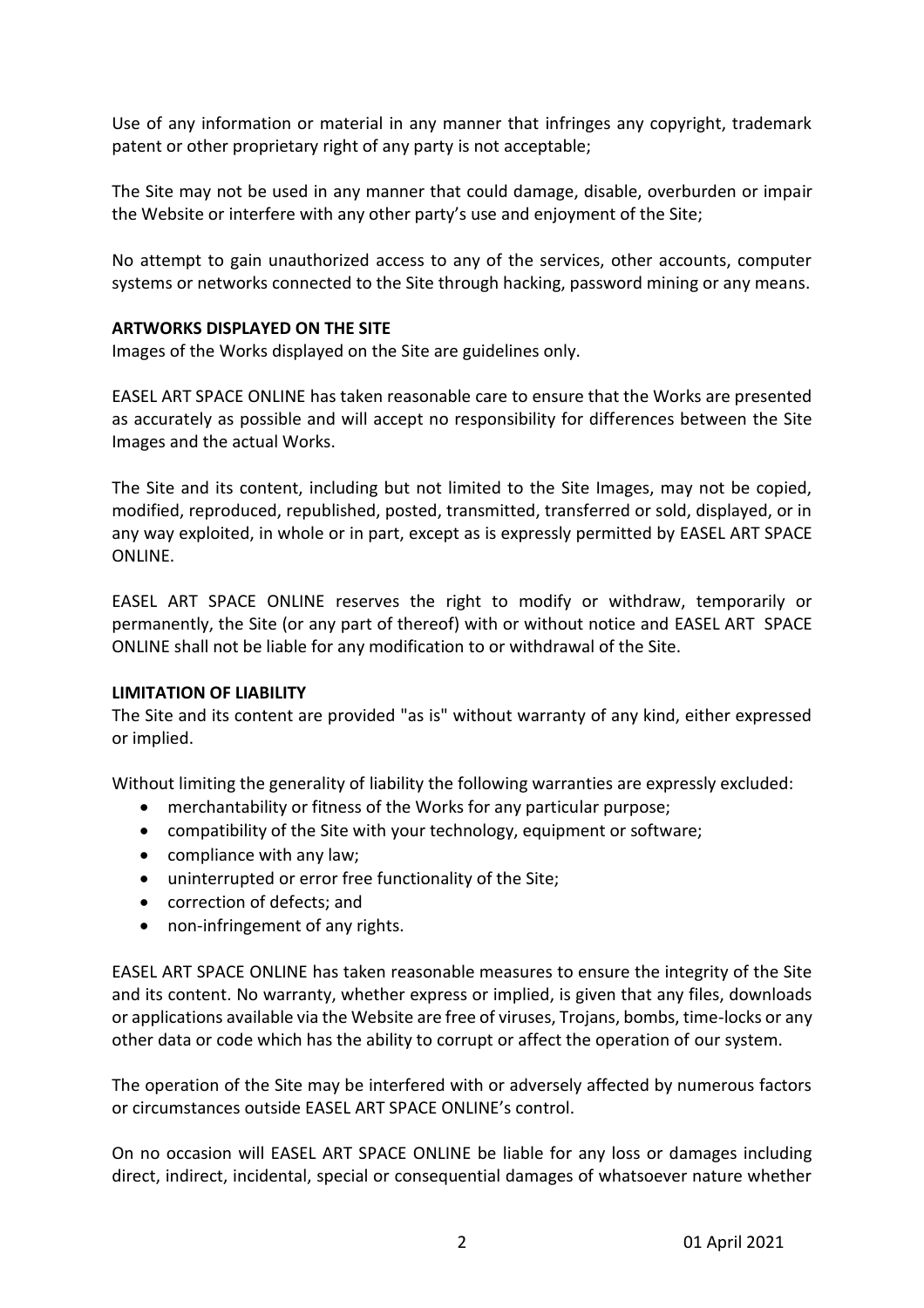based in contract, delict, strict liability or otherwise, arising out of or in any way connected with the use of the Site, the inability to use the Site, the operational failure of the Site, or for any information, data, products, and/or services obtained through the Site.

Specifications about and other information and material regarding any Works for sale on the Site are provided by the Artist(s) concerned and are not confirmed by EASEL ART SPACE ONLINE. Whilst EASEL ART SPACE ONLINE makes every effort to ensure that the information and material on the Site is accurate, EASEL ART SPACE ONLINE makes no representations or warranties as to the accuracy or reliability of any information provided on the Site. The User acknowledges that any reliance on representations and warranties provided by any Artist shall be at your own risk.

The EASEL ART SPACE ONLINE Site contains links to many other internet websites. The User acknowledges and agrees that EASEL ART SPACE ONLINE has neither the power nor control over any such websites and shall not be liable in any way whatsoever for the content of any such linked websites, nor for any loss or damage arising from the Users usage of any such websites.

The use of this Site is expressly forbidden in those territories where the law does not allow any provision in the above to take full effect.

# **COPYRIGHT**

All content included on the Site such as text, images, graphics, button icons, images, audio clips, databases, software, and names, images, and logos or marks identifying EASEL ART SPACE ONLINE and/or any third party is the property of EASEL ART SPACE ONLINE or its content suppliers and protected international copyright laws. Furthermore, the compilation (meaning the collection, arrangement, and assembly) of all content on the Site is the exclusive property of

EASEL ART SPACE ONLINE and is protected by international copyright laws.

The Artists represented on the Site have granted a licence to EASEL ART SPACE ONLINE for all images uploaded to be available for use in support of marketing and promoting the Site. EASEL ART SPACE ONLINE hereby grants the Buyer permission to electronically copy and print portions of the Site for the sole purpose of placing an order for a Work with EASEL ART SPACE ONLINE. Unless otherwise explicitly stated by EASEL ART SPACE ONLINE, the copyright of any Works remains with the originating artist.

All Works are owned solely by the relevant Artists and are subject to Australian and international copyright laws. The Artist provides a warranty for the title to and owns the Works represented by him /her on the Site.

The sale of the copyright of a work, if ever sought is a separate transaction. EASEL ART SPACE ONLINE is not involved with or connected to such a sale of the Work unless invited in by the Artist or Buyer to assist with such a transaction. In such an instance, a fee will be paid to EASEL ART SPACE ONLINE by, such a fee will be set as an agreed percentage of such a transaction's monetary value.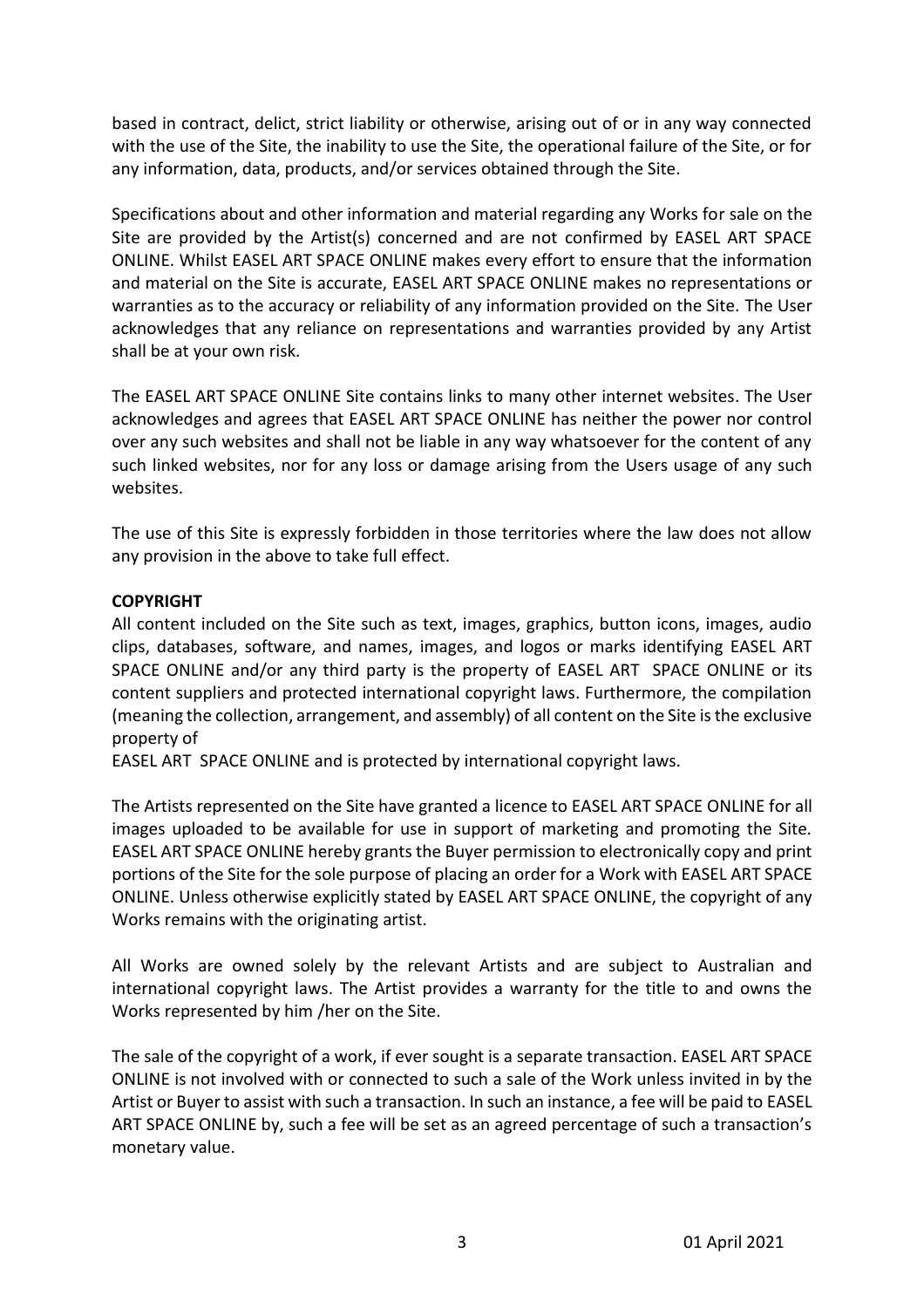Any misuse of the content on the Site, including without limitation, reproduction for purposes other than those specified above, modification, distribution or republication of any part of such materials without the prior written permission of EASEL ART SPACE ONLINE, is strictly prohibited.

Nothing contained in these Terms and Conditions shall be construed as conferring upon the User, expressly or by implication, any licence or right to use any trademark, patent, design right or copyright owned by EASEL ART SPACE ONLINE, the Artist or any third party.

### **MAKING AN ORDER**

The Artworks are presented for sale by the Seller on EASEL ART SPACE ONLINE website subject to availability.

Each Artwork presented is accompanied by an artist profile, a short description of the work; its origins, dimension, weight and type.

The Buyer must select the Artwork of his/her choice, place it in the CART and provide the personal information requested to complete the order.

Before validating the order, the Buyer must check the information appearing in the order summary, correcting if necessary, as well as reading about the delivery costs.

The Buyer will not be charged for the payment before his/her purchase offer has been validated. This is done within 24 hours by EASEL ART SPACE ONLINE to ensure the Artwork's availability from the Seller.

If the Artwork is no longer available the Buyer will be informed by email within 48 hours and the order cancelled.

EASEL ART SPACE ONLINE shall not be liable, directly or indirectly, for any loss or damages of whatsoever nature suffered by the Buyer owing to the unavailability of any Works featured on the Site for any reason whatsoever.

### **SALE PRICES AND TERMS OF PAYMENT**

The Artworks sale price is listed on the site in the currency determined by the Buyer. The price excludes all local taxes (GST is additional). It does not include express delivery and packaging fees.

EASEL ART SPACE ONLINE negotiates standard shipping on all artworks Australia-wide. We organise shipping for our international customers.

The various methods of delivery and related costs are indicated in the Order Summary. The delivery and packaging costs depend on the type of artwork, dimensions, weight and the destination for delivery. The Buyer is able to choose the type of packaging and delivery and the price will be added to the sale price, if it is above our standard delivery rate.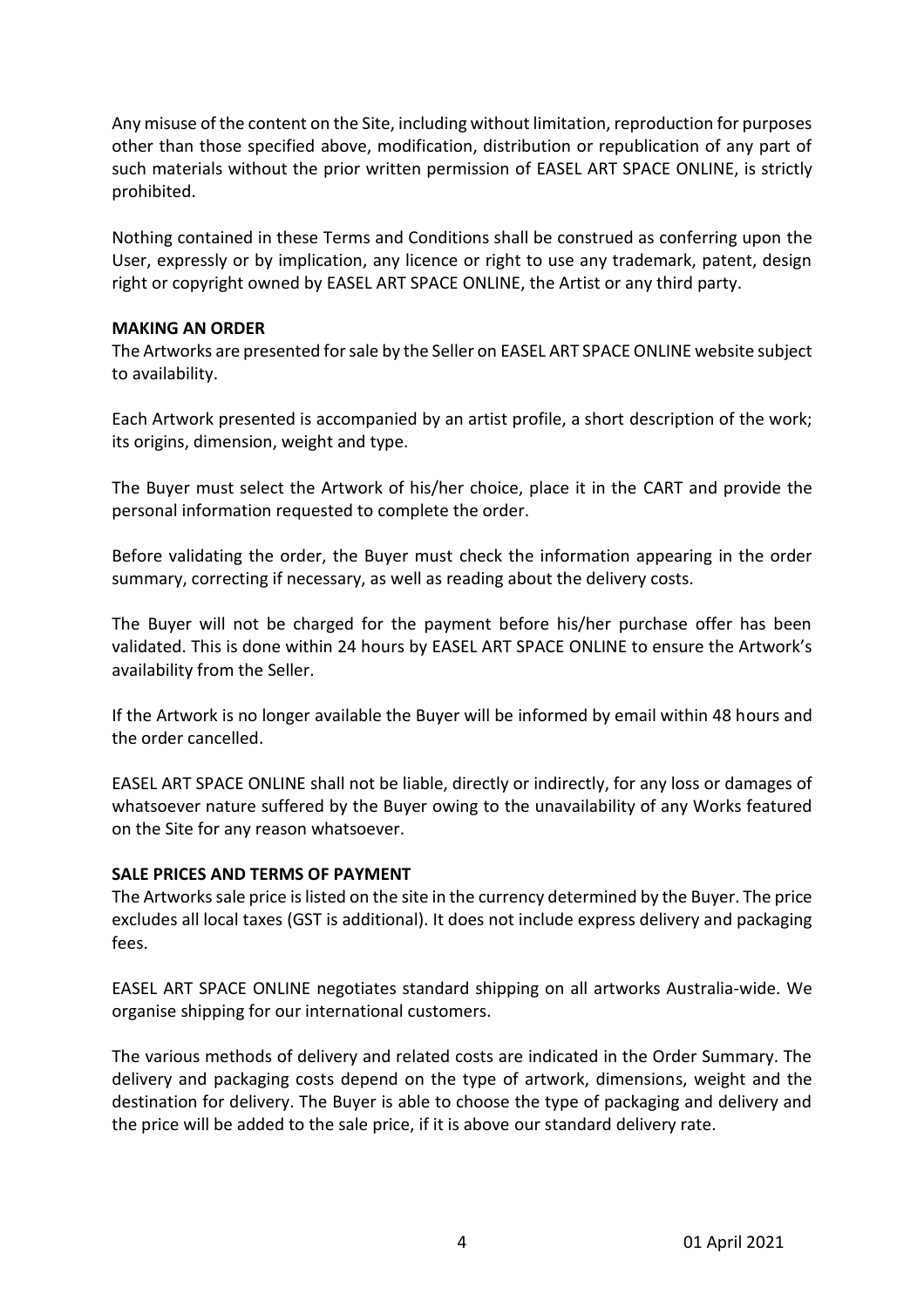Payment of the artwork price by the Buyer to the Seller is made via the payment services to EASEL ART SPACE ONLINE. Credit Card, PayPAL or Bank Transfer are the accepted payment methods. Bank transfer is only available to International Buyers upon prior written bank approval.

Transfer of ownership occurs once the full price plus packaging and delivery costs have been paid by the Buyer. Failure to pay the full price will result in the Artworks sale being cancelled and the Artwork put back on sale.

**ONLINE PAYMENT** - security policy.

#### **SHIPPING**

EASEL ART SPACE ONLINE facilitates shipping of artworks on behalf of the Buyer. We use trusted courier delivery services and/or Australia Post to ensure that artwork arrives safely from the Seller.

All artworks are carefully packaged, according to our Guidelines, by the artist and fully insured by the artist for transit. We manage the shipping details in accordance with the Buyer's choice.

Average delivery time once payment has cleared our account is 7 - 10 business days when shipping within Australia, and 10 - 15 business days when shipping overseas, depending on the delivery mode chosen by the Buyer.

EASEL ART SPACE ONLINE only uses delivery services that provide full tracking of shipped items.

All artworks are to be accompanied by a Certificate of Authenticity, signed by the artist.

In the unlikely event of a delay, EASEL ART SPACE ONLINE will be in touch with the Buyer immediately via the contact details provided to us.

#### **CUSTOMS and DUTIES**

When International Buyers purchase artworks through EASEL ART SPACE ONLINE there may be import duties and taxes, which are levied once the package reaches the specified destination.

Additional charges for customs clearance must be borne by the Buyer because EASEL ART SPACE ONLINE has no control over these charges and cannot predict what they may be. Customs policies vary widely from country to country, the Buyer should contact the local customs office for further information.

Typically, in Australia, purchases that do not exceed \$1,000 are exempt from import duties and taxes.

### **DELIVERY POLICY**